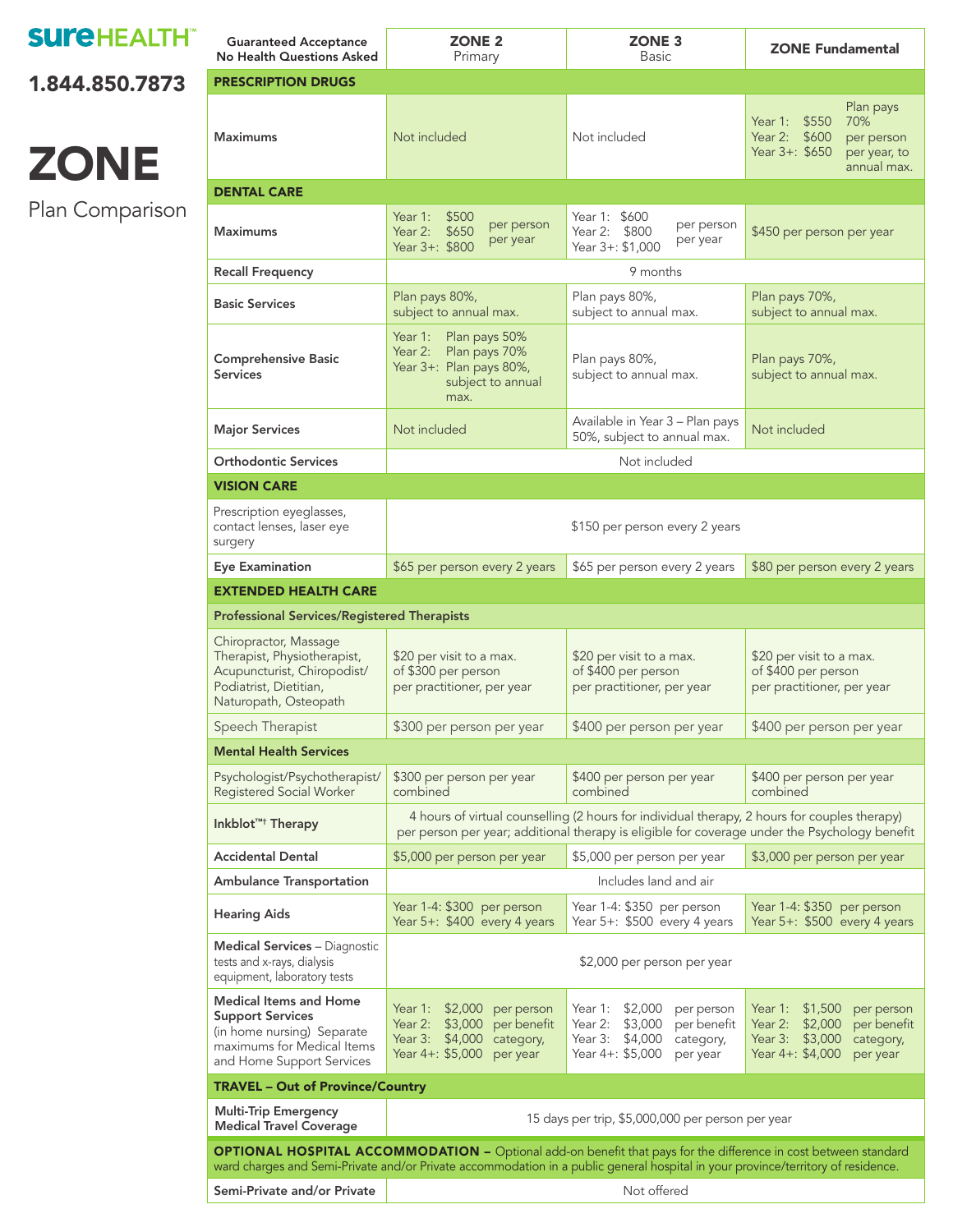| <b>Health Questionnaire</b><br>Required                                                                                                                                                                                                                    | <b>ZONE 4</b><br>Moderate                                                                                                                                                                     | ZONE <sub>5</sub><br>Choice                                                                                  | ZONE 6<br>Premier                                                                                                 | ZONE <sub>7</sub><br>Ultimate                                                                                      |  |  |
|------------------------------------------------------------------------------------------------------------------------------------------------------------------------------------------------------------------------------------------------------------|-----------------------------------------------------------------------------------------------------------------------------------------------------------------------------------------------|--------------------------------------------------------------------------------------------------------------|-------------------------------------------------------------------------------------------------------------------|--------------------------------------------------------------------------------------------------------------------|--|--|
| <b>PRESCRIPTION DRUGS</b>                                                                                                                                                                                                                                  |                                                                                                                                                                                               |                                                                                                              |                                                                                                                   |                                                                                                                    |  |  |
| <b>Maximums</b>                                                                                                                                                                                                                                            | Plan pays<br>80% per<br>Year 1-2: \$2,500<br>person<br>Year 3+: \$3,500<br>per year, to<br>annual max.                                                                                        | \$5,000<br>Plan pays 90%<br>per person per<br>year, to annual<br>max.                                        | \$10,000<br>Plan pays 90%<br>per person per<br>year, to annual<br>max.                                            | \$20,000<br>Plan pays 90%<br>per person per<br>year, to annual<br>max.                                             |  |  |
| <b>DENTAL CARE</b>                                                                                                                                                                                                                                         |                                                                                                                                                                                               |                                                                                                              |                                                                                                                   |                                                                                                                    |  |  |
| <b>Maximums</b>                                                                                                                                                                                                                                            |                                                                                                                                                                                               | \$700<br>Year 1:<br>per person<br>\$900<br>Year 2:<br>per year<br>Year 3+: \$1,100                           | \$800<br>Year 1:<br>per person<br>Year 2: \$1,000<br>per year<br>Year 3+: \$1,300                                 | Year 1: \$1,000<br>per person<br>Year 2: \$1,200<br>per year<br>Year 3+: \$1.500                                   |  |  |
| <b>Recall Frequency</b>                                                                                                                                                                                                                                    |                                                                                                                                                                                               | 9 months                                                                                                     | 6 months                                                                                                          | 6 months                                                                                                           |  |  |
| <b>Basic Services</b>                                                                                                                                                                                                                                      |                                                                                                                                                                                               | Plan pays 80%,<br>subject to annual max.                                                                     | Plan pays 80%,<br>subject to annual max.                                                                          | Year 1: Plan pays 80%,                                                                                             |  |  |
| <b>Comprehensive Basic</b><br><b>Services</b>                                                                                                                                                                                                              | Not included                                                                                                                                                                                  | Year 1: Plan pays 60%<br>Year 2: Plan pays 70%<br>Year 3+: Plan pays 80%,<br>subject to annual max.          | Plan pays 80%,<br>subject to annual max.                                                                          | subject to annual max.<br>Year 2+: Plan pays 90%,<br>subject to annual max.                                        |  |  |
| <b>Major Services</b>                                                                                                                                                                                                                                      |                                                                                                                                                                                               | Available in Year 3<br>- Plan pays 50%,<br>subject to annual max.                                            | Available in Year 3<br>- Plan pays 50%,<br>subject to annual max.                                                 | Available in Year 3<br>- Plan pays 50%,<br>subject to annual max.                                                  |  |  |
| <b>Orthodontic Services</b>                                                                                                                                                                                                                                |                                                                                                                                                                                               | Not included                                                                                                 | Available in Year 3 - Plan<br>pays 50%; subject to overall<br>dental max. and \$2,000<br>lifetime max. per person | Available in Year 3 - Plan<br>pays 50%, subject to overall<br>dental max. and \$2,000<br>lifetime max. per person. |  |  |
| <b>VISION CARE</b>                                                                                                                                                                                                                                         |                                                                                                                                                                                               |                                                                                                              |                                                                                                                   |                                                                                                                    |  |  |
| Prescription eyeglasses,<br>contact lenses, laser eye<br>surgery                                                                                                                                                                                           | \$150 per person<br>every 2 years                                                                                                                                                             | Year 1-2: \$150<br>per person<br>Year 3-4: \$200<br>every 2 years<br>Year 5+: \$250                          | Year 1-2: \$200<br>per person<br>Year 3-4: \$250<br>every 2 years<br>Year 5+: \$300                               | Year 1-2: \$250<br>per person<br>Year 3-4: \$300<br>every 2 years<br>Year 5+: \$350                                |  |  |
| <b>Eye Examination</b>                                                                                                                                                                                                                                     | \$80 per person every 2 years                                                                                                                                                                 | \$100 per person every 2 years                                                                               | \$100 per person every 2 years                                                                                    | \$120 per person every 2 years                                                                                     |  |  |
| <b>EXTENDED HEALTH CARE</b>                                                                                                                                                                                                                                |                                                                                                                                                                                               |                                                                                                              |                                                                                                                   |                                                                                                                    |  |  |
| <b>Professional Services/Registered Therapists</b>                                                                                                                                                                                                         |                                                                                                                                                                                               |                                                                                                              |                                                                                                                   |                                                                                                                    |  |  |
| Chiropractor, Massage<br>Therapist, Physiotherapist,<br>Acupuncturist, Chiropodist/<br>Podiatrist, Dietitian,<br>Naturopath, Osteopath                                                                                                                     | \$20 per visit to a max.<br>of \$400 per person<br>per practitioner, per year                                                                                                                 | \$25 per visit to a max.<br>of \$500 per person<br>per practitioner, per year                                | \$25 per visit to a max.<br>of \$600 per person<br>per practitioner, per year                                     | \$50 per visit to a max.<br>of \$750 per person<br>per practitioner, per year;<br>\$2,000 combined                 |  |  |
| Speech Therapist                                                                                                                                                                                                                                           | \$400 per person per year                                                                                                                                                                     | \$500 per person per year                                                                                    | \$600 per person per year                                                                                         | \$750 per person per year                                                                                          |  |  |
| <b>Mental Health Services</b>                                                                                                                                                                                                                              |                                                                                                                                                                                               |                                                                                                              |                                                                                                                   |                                                                                                                    |  |  |
| Psychologist/Psychotherapist/<br>Registered Social Worker                                                                                                                                                                                                  | \$400 per person per year<br>combined                                                                                                                                                         | \$500 per person per year<br>combined                                                                        | \$600 per person per year<br>combined                                                                             | \$750 per person per year<br>combined                                                                              |  |  |
| Inkblot <sup>™†</sup> Therapy                                                                                                                                                                                                                              | 4 hours of virtual counselling (2 hours for individual therapy, 2 hours for couples therapy)<br>per person per year; additional therapy is eligible for coverage under the Psychology benefit |                                                                                                              |                                                                                                                   |                                                                                                                    |  |  |
| <b>Accidental Dental</b>                                                                                                                                                                                                                                   | \$5,000 per person per year<br>\$10,000 per person per year<br>\$10,000 per person per year<br>\$15,000 per person per year                                                                   |                                                                                                              |                                                                                                                   |                                                                                                                    |  |  |
| <b>Ambulance Transportation</b>                                                                                                                                                                                                                            | Includes land and air                                                                                                                                                                         |                                                                                                              |                                                                                                                   |                                                                                                                    |  |  |
| <b>Hearing Aids</b>                                                                                                                                                                                                                                        | Year 1-4: \$350 per person<br>Year 5+: \$500 every 4 years                                                                                                                                    | \$500 per person every 4 years                                                                               | \$500 per person every 4 years                                                                                    | \$600 per person every 4 years                                                                                     |  |  |
| <b>Medical Services - Diagnostic</b><br>tests and x-rays, dialysis<br>equipment, laboratory tests                                                                                                                                                          | \$2,000 per person per year                                                                                                                                                                   | \$2,000 per person per year                                                                                  | \$2,000 per person per year                                                                                       | \$2,500 per person per year                                                                                        |  |  |
| <b>Medical Items and Home</b><br><b>Support Services</b><br>(in home nursing) Separate<br>maximums for Medical Items<br>and Home Support Services                                                                                                          | Year 1: \$2,000<br>per person<br>Year 2: \$3,000<br>per benefit<br>Year 3: \$4,000<br>category,<br>Year $4+$ : \$5,000<br>per year                                                            | per person<br>Year 1: \$2,000<br>per benefit<br>Year 2: \$4,000<br>category,<br>Year 3+: \$6,000<br>per year | per person<br>Year 1: \$2,000<br>per benefit<br>Year 2: \$4,000<br>category,<br>Year 3+: \$6,000<br>per year      | per person<br>Year 1: \$3,000<br>per benefit<br>Year 2: \$5,000<br>category,<br>Year 3+: \$8,000<br>per year       |  |  |
| <b>TRAVEL - Out of Province/Country</b>                                                                                                                                                                                                                    |                                                                                                                                                                                               |                                                                                                              |                                                                                                                   |                                                                                                                    |  |  |
| <b>Multi-Trip Emergency</b><br><b>Medical Travel Coverage</b>                                                                                                                                                                                              | 15 days per trip, \$5,000,000<br>per person per year                                                                                                                                          | 30 days per trip, \$5,000,000<br>per person per year                                                         | 30 days per trip, \$5,000,000<br>per person per year                                                              | 30 days per trip, \$5,000,000<br>per person per year                                                               |  |  |
| <b>OPTIONAL HOSPITAL ACCOMMODATION -</b> Optional add-on benefit that pays for the difference in cost between standard ward charges and<br>Semi-Private and/or Private accommodation in a public general hospital in your province/territory of residence. |                                                                                                                                                                                               |                                                                                                              |                                                                                                                   |                                                                                                                    |  |  |
| Semi-Private and/or Private                                                                                                                                                                                                                                |                                                                                                                                                                                               | Up to 30 days per person per year                                                                            |                                                                                                                   |                                                                                                                    |  |  |